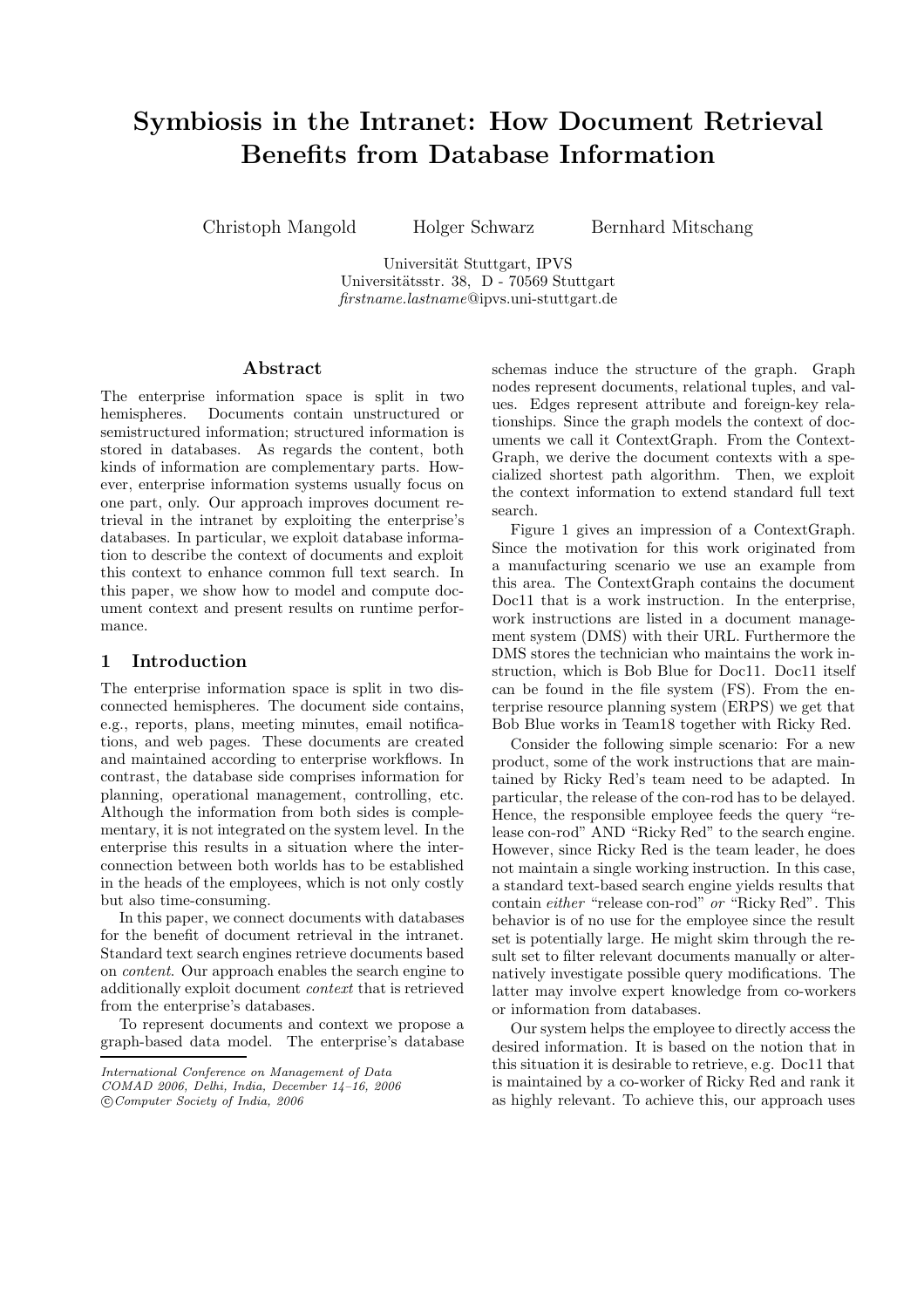

Figure 1: Small fraction of a ContextGraph.

information from the enterprise's ERPS.

The rest of the paper is organized as follows. In Sec. 2 we discuss related work, the ContextGraph we present in Sec. 3. In Sec. 4 we discuss the problem of determining the context. Sec. 5 addresses some performance issues and Sec. 6 concludes the paper.

# 2 Related Work

In the database area, related work focuses on database exploration. The typical scenario comprises a user who is running keyword queries against a database with unknown schema.

Goldman et al. propose the exploration of a Lorel/OEM database [9]. There, the user needs to specify two sets of objects: find and near objects. The system retrieves objects from the find-set according to their distance from objects in the near -set. In the relational database area, related approaches for keyword search support the user to find relationships in the database [1,12,13]. For a given set of search keywords, the systems return a set of joined tupels that contain the keyword, each. The BANKS system [3] is closely related to our approach since it represents a relational database as a graph where tuples and foreign key relationships are nodes and edges, respectively. For a given keyword query, the system returns a set of subgraphs each of which contains at least one hit node for each search keyword. The ranking of subgraphs is based on pre-computed node importances and edge weights.

All of the above-mentionend approaches have in common that they are limited to databases. None of them explicitly considers documents. In a scenario, where all documents are stored inside a database, they could be applied to solve the problem we described in Sec. 1. However, this scenario obviously can not be assumed for the majority of enterprises. Furthermore, the approaches are limited to treat document text just the same as relational data. I.e., document search would be an extension to database search. In contrast, we use the database context as an extension to full text which has important consequences on our system architecture. E.g., the system can retrieve documents with and without context at the same time.

There are ideas to integrate search engines with relational databases [7,10]. In contrast to our approach, they consider the results of the text search engine as

a (virtual) table in the database system. The user interacts with the system by means of SQL queries. I.e., where our approach intends to exploit database information for information retrieval they aim at the opposite: To employ search engines as data sources for relational database systems. A somewhat similar approach enriches the result of SQL queries with documents retrieved by text search [18].

Recently, there has been considerable research in the area of XML retrieval systems, e.g. [2, 8, 11, 20]. None of them considers information from relational database systems. In general, they aim at exploiting both, the content and the logical structure of XML documents. In particular, they focus on the exploitation of the internal, hierarchical structure of XML documents. A query result always consists of document components. In contrast, our scenario is targeted towards external document context from databases. We do not presume hierarchical structures and, as opposed to path queries which yield document components, we aim at keyword search which results in complete documents.

In the scope of Semantic Web activities, there is considerable research on semantic search. Many approaches base on ontologies that need to be created by domain experts; some even require the user to be aware of ontology structures, e.g. [6]. Our approach differs from them in that domain knowledge is required only if the edge weights in the ContextGraph are not determined automatically. Many approaches base on handcrafted ontologies, e.g. [4, 19]. They are not applicable to our scenario since they mostly rely on concept hierarchies and linguistic information like synonyms. Furthermore, they do not cope with text fragments like document title or abstract but require ontological concepts that contain one or a few terms, only. Consequently, they are not capable to exploit the high quality information from the enterprise's databases. For these approaches, ontologies need to be created and custom-tailored for each application domain. This is not only costly but also provokes correctness and consistency issues. In contrast, our ContextGraph approach represents established and reliable information that is consistent with and relevant for the enterprise's business.

## 3 Modeling Document Context

In this section, we introduce the ContextGraph, a directed weighted graph that models the semantic distance between data items in an enterprise.

The ContextGraph (CG) is derived from the enterprise's databases (DB) by the following simple mapping: Each tuple in the DB becomes a node in the CG. Each attribute value belonging to the tuple also becomes a node that is connected to the tuple node. Tuple nodes are mutually interconnected according to foreign-key relationships in the DB. M:N-relationships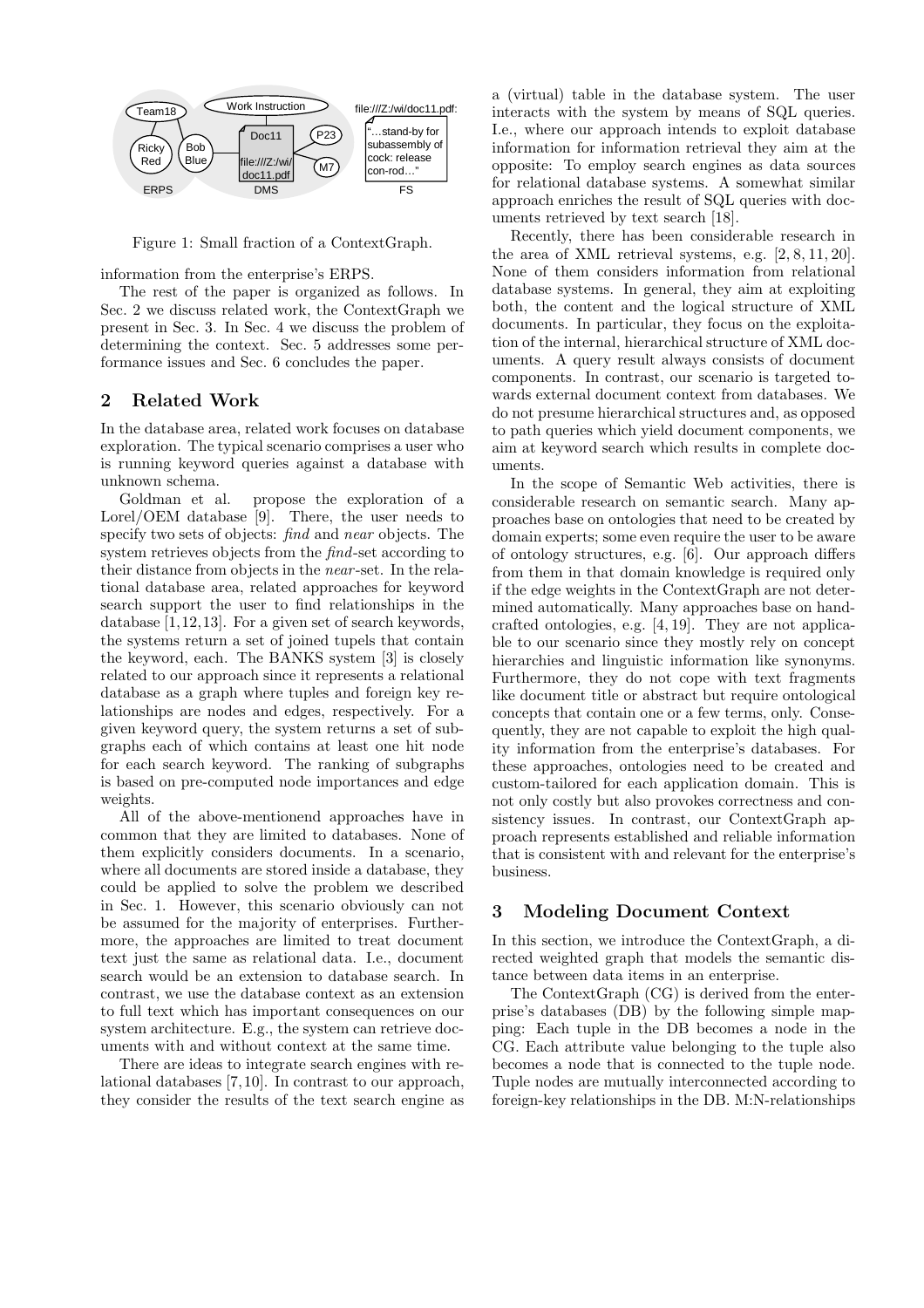in the DB are denormalized and represented as graph edges. Documents are represented in CG by special nodes that contain the document's URL, only. Edges are weighted with a measure for semantic distance, which is out of the scope of this paper.

Rocha [17] proposed to model all attributes of a tuple as one single graph node. However, we favor the smaller node granularity, as it has been proposed, e.g., in the OEM data model [9] for two reasons: First, it permits to assign different semantic distances (see below) to attributes. And secondly, a graph that contains atomic nodes only is more flexible regarding the integration of non-relational sources (for a discussion of this issue refer to [9]).

Fig. 2 shows a portion of the DMS table WorkInstruction and portions of the ERPS tables Employee, and Team, that map to the ContextGraph in Fig. 1.

| Employee         |     |       |                             |                              | Team     |                    |             |                  |  |
|------------------|-----|-------|-----------------------------|------------------------------|----------|--------------------|-------------|------------------|--|
| Name             |     |       | $\cdots$                    |                              | Name     |                    | Leader (FK) |                  |  |
| <b>Bob Blue</b>  |     |       | $\cdots$                    |                              | Team18   |                    |             | $\cdots$         |  |
| <b>Ricky Red</b> |     |       | $\cdots$                    |                              |          |                    |             |                  |  |
| WorkInstruction  |     |       |                             |                              |          |                    |             |                  |  |
|                  | URL |       |                             |                              |          | $\cdots$           |             |                  |  |
| Doc11            |     |       |                             |                              | $\cdots$ |                    |             |                  |  |
|                  |     | DocID | Team18<br>Team18<br>file:// | Team (FK)<br><b>Bob Blue</b> |          | Maintained by (FK) |             | <b>Ricky Red</b> |  |

Figure 2: Example. Tables that map to the Context-Graph in Fig. 1, where FK denotes a foreign key.

To exploit the information represented in the ContextGraph, each document needs to be aware of its context. For two nodes  $n_1, n_2 \in \mathbb{C}$ G we define the semantic distance  $dist(n_1, n_2)$  to be the weight of the shortest path from  $n_1$  to  $n_2$ . Furthermore, let *cRange* be a positive value that denotes the context range. Then we define the *context* of a node  $n \in \text{CG}$  as the set of nodes that are reachable from  $n$  within distance cRange:

Context(n) = { $v \in \text{CG} \mid \text{dist}(n, v) \leq \text{change}$  }.

Likewise, the context of a document  $d$  is the context of the node  $n_d$  that represents d.

## 4 Computing the Context

The problem of determining document context based on the ContextGraph is equivalent to find shortest paths in the graph. Clearly, an all-pairs-shortest-path (APSP) algorithm such as the Floyd-Warshall or the Johnson algorithm [5, p. 558] would yield the context information for each document node. From a theoretical viewpoint the complexity is  $O(|V|^3)$  for Floyd-Warshall and  $O(|V|^2 \cdot \lg |V| + |V| \cdot |E|)$  for Johnson. Another standard approach for APSP is to run  $|V|$  singlesource-shortest-path (SSSP) algorithms such as Dijkstra's algorithm which amounts to  $O(|V| \cdot |E| \lg |V|)$  in a standard implementation.

Since the ContextGraph can grow arbitrarily large, we need a solution that is optimized towards our scenario. Based on the following two observations we find that our problem requires only a subset of the results of an APSP: First, we only need connectivity information for a subset of all nodes, i.e., the document nodes, only. Secondly, nodes that are far away from a document node have little relevance for the document. Hence, we only need the distances between a document node and the nodes in its context.

The execution of a restricted Dijkstra algorithm [5, p.527] on each document node exploits both optimizations. The Dijkstra algorithm is a greedy SSSP algorithm that discovers paths in the order of increasing weights. The restriction stops the algorithm when path weights exceed the cRange limit, i.e., when the context is identified.

We additionally considered the Hidden Path algorithm [14] that does not benefit from the first optimization but computes the context of all nodes. It works as  $|V|$  individual Dijkstra algorithms in parallel, i.e., one for each graph node. Its running time benefits from the fact that information can be reused among the parallel Dijkstra algorithms. The Hidden Path algorithm also discovers paths in increasing weight order. We designed a restricted variant of the original Hidden Path algorithm which profits from the second optimization. In the next Section, we show some results of our experiments with the restricted HiddenPath algorithm and compare it with Dijkstra's algorithm.

# 5 Evaluation

In this section, we present some results of our runtime experiments. Any discussion about the architecture or implementation of our system is out of the scope of this paper [15, 16]. To assess performance of our system we downloaded data from the citeseer  $\rm{archive}^1$ of computer science research papers. We built a simple database that contains the document meta data as, e.g., author and affiliation.

## 5.1 Computing Time for Shortest Paths

To determine document contexts we implemented the most promising main-memory based shortest-paths algorithms. In Figure 3 we compare the restricted Hidden Path algorithm with the Dijkstra algorithm. As described in Section 4, the Dijkstra computes the restricted shortest paths for document nodes only. The best results we obtained with the restricted Hidden-Path algorithm.

## 5.2 Query Time

In Figure 4, we show the query time for different graph sizes. The values denote the mean time of 20 different queries with varying number of keywords, which

<sup>1</sup>http://citeseer.ist.psu.edu/oai.html